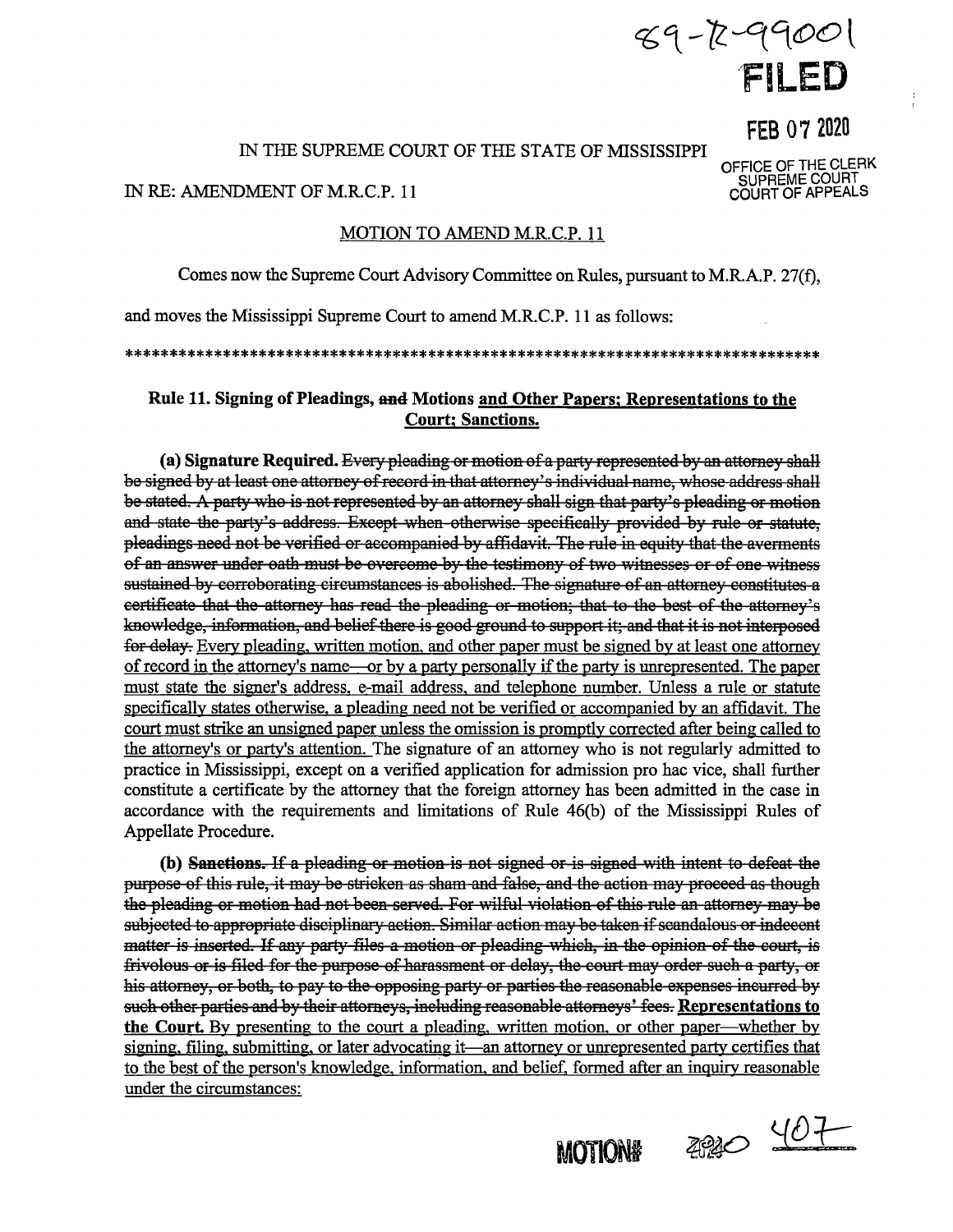(1) it is not being presented for any improper purpose, such as to harass, cause unnecessary delay, or needlessly increase the cost of litigation:

(2) the claims, defenses, and other legal contentions are warranted by existing law or by a nonfrivolous argument for extending. modifying, or reversing existing law or for establishing new law:

(3) the factual contentions have evidentiary support or. if specifically so identified. will likely have evidentiary support after a reasonable opportunity for further investigation or discovery; and

 $(4)$  the denials of factual contentions are warranted on the evidence or, if specifically so identified. are reasonably based on belief or a lack of information.

#### **(c) Sanctions.**

 $(1)$  *In General.* If, after notice and a reasonable opportunity to respond, the court determines that Rule 11(b) has been violated, the court may impose an appropriate sanction on any attorney, law firm. or party that violated the rule or is responsible for the violation. Absent exceptional circumstances, a law firm must be held jointly responsible for a violation committed by its partner. associate, or employee.

(2) *Motion for Sanctions.* A motion for sanctions must be made separately from any other motion and must describe the specific conduct that allegedly violates Rule 11(b). The motion must be served under Rule 5, but it must not be filed or be presented to the court if the challenged paper, claim, defense, contention, or denial is withdrawn or appropriately corrected within 21 days after service or within another time the court sets. If warranted, the court may award to the prevailing party the reasonable expenses, including attorney's fees, incurred for the motion.

(3) *On the Court's Initiative.* On its own, the court may order an attorney, law firm. or party to show cause why conduct specifically described in the order has not violated Rule 1 l(b).

( 4) *Nature of a Sanction.* A sanction imposed under this rule must be limited to what suffices to deter repetition of the conduct or comparable conduct by others similarly situated. The sanction may include nonmonetary directives: an order to pay a penalty into court: or, if imposed on motion and warranted for effective deterrence, an order directing payment to the movant of part or all of the reasonable attorney's fees and other expenses directly resulting from the violation.

(5) *Limitations on Monetary Sanctions.* The court must not impose a monetary sanction:

 $(A)$  against a represented party for violating Rule 11(b)(2); or

(B) on its own, unless it issued the show-cause order under Rule 1 l(c)(3) before voluntary dismissal or settlement of the claims made by or against the party that is. or whose attorneys are, to be sanctioned.

(6) *Requirements for an Order.* An order imposing a sanction must describe the sanctioned conduct and explain the basis for the sanction.

**(d) Inapplicability to Discovery.** This rule does not apply to disclosures and discovery: requests, responses, objections, and motions under Rules 26 through 37.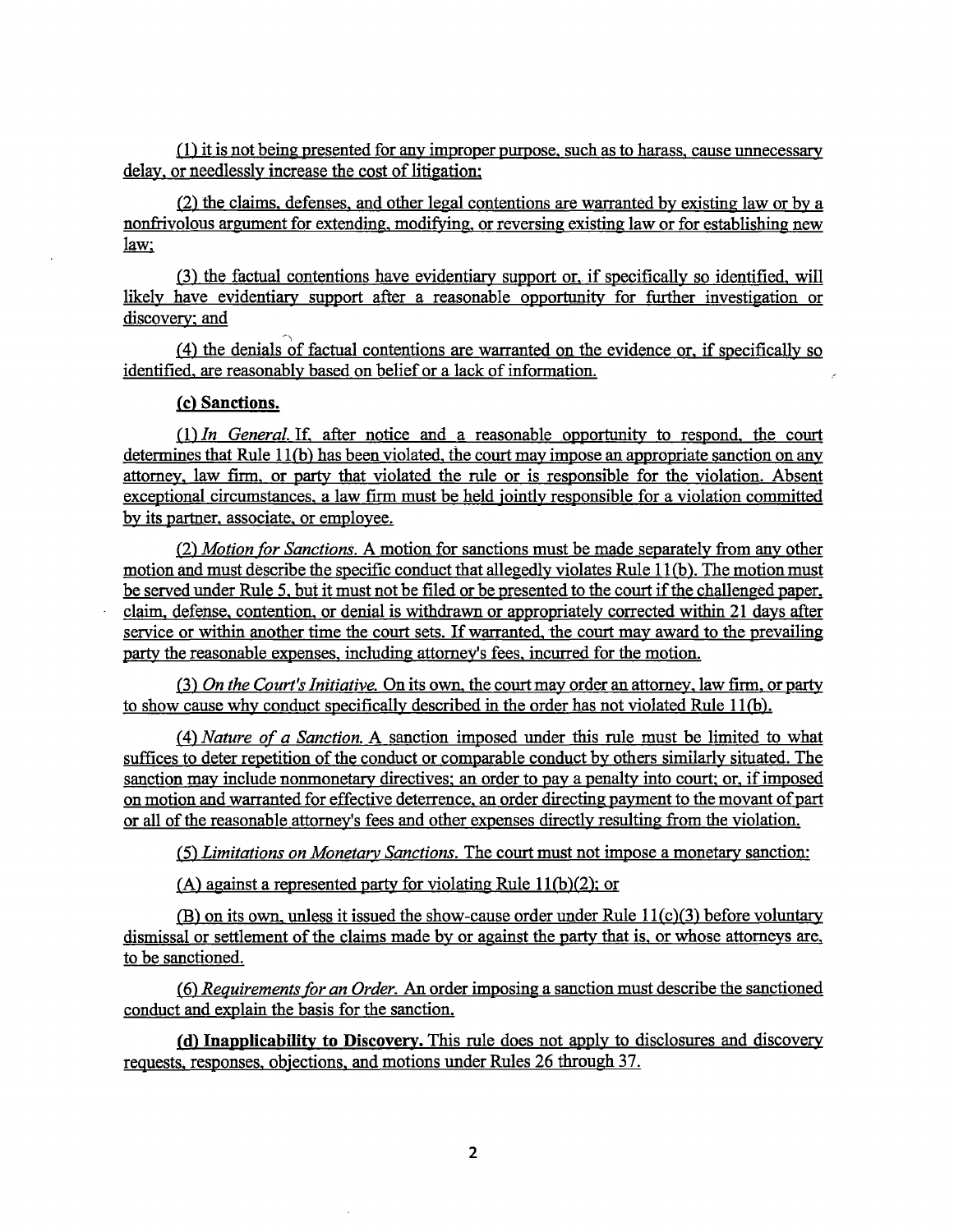[Amended effective March 13, 1991; amended effective January 16, 2003: amended effective =~=~--]

#### *Advisory Committee Historical Note*

*Effective* • *Rule 11 was substantially amended. So. 2d (West Miss. Cases 20 ). The amendments include the twenty-one-day safe harbor provision and more clearly specify the certifications made when singing a pleading. motion or other paper.* 

*Effective January 16, 2003, Rule 11(a) was amended to provide that the signature of a foreign attorney certifies compliance with MRAP 46(b) and to make other editorial changes. So. 2d (West Miss. Cases 2003).* 

*Effective March 13, 1991, Rule ll(b) was amended to provide for sanctions against a party, his attorney or both. 574-576 So. 2dXXI (West Miss. Cas. 1991).* 

## *Advisory Committee Notes*

*Good faith and professional responsibility are the bases of Rule 11, <del>Rule 8(b), for instance,</del> amhe,<izes the Wie &fa general denial "su'hjeet te the ehligatierts set fel"lh in Rule 11," meaning enly when counsel can in good faith fairly deny all the averments in the adverse pleading should he de se.* 

*Subdivision (a). This subdivision requires signatures on pleadings, written motions, and other papers. Unsigned papers are to be received by the clerk. but then are to be stricken if the omission of the signature is not corrected promptly after being called to the attention of the attorney or pro se litigant. Correction can be made by signing the paper on file or by submitting a duplicate that contains the signature. Verification will be the exception and not the rule to pleading in Mississippi. No pleading or petition need be verified or accompanied by affidavit unless there is a specific provision to that effect in a rule or statute. See, e.g., MR.C.P. 27(a) and 65.* 

*The final sentence of Rule 11(b) is intended to ensure that the trial court has sufficient power to deal forcefully and effectively with parties or attorneys who may misuse the liberal, notice pleadings system effectuated by these rules. The Rule authorizes a court to award a party reasonable attorneys' fees and expenses when an adverse party "files a motion or pleading which, in the opinion of the court, is frivolous or is filed for the purpose of harassment or delay." Thus, Rule 11 provides two alternative grounds for the imposition of sanetions—the filing of a frivolous motion or pleading, and the filing of a motion or pleading for the purpose of harassment or delay. See Nationwide Mut. Ins. Co. v. Evans, 553 So. 2d 1117, 1120 (Miss. 1989). Although a finding of had faith is necessary to sustain the imposition of sanctions based on purposeful harassment or delay, a finding of bad faith is not necessary to sustain the imposition of sanctions based upon frivolous pleadings or motions. A pleading or motion is frivolous "only when, objectively speaking, the pleader or movant has no hope of success." See In re Spencer, 985 So. 2d 330, 339 (Miss. 2008). A pleading is "frivolous" if its "insufficiency... is so manifest upon a bare inspection of the pleadings, that= the eeur-t erjwlge is able te detemiine its ehtfl-aeter witheut tfl'gume,it er resetfl=eh.* "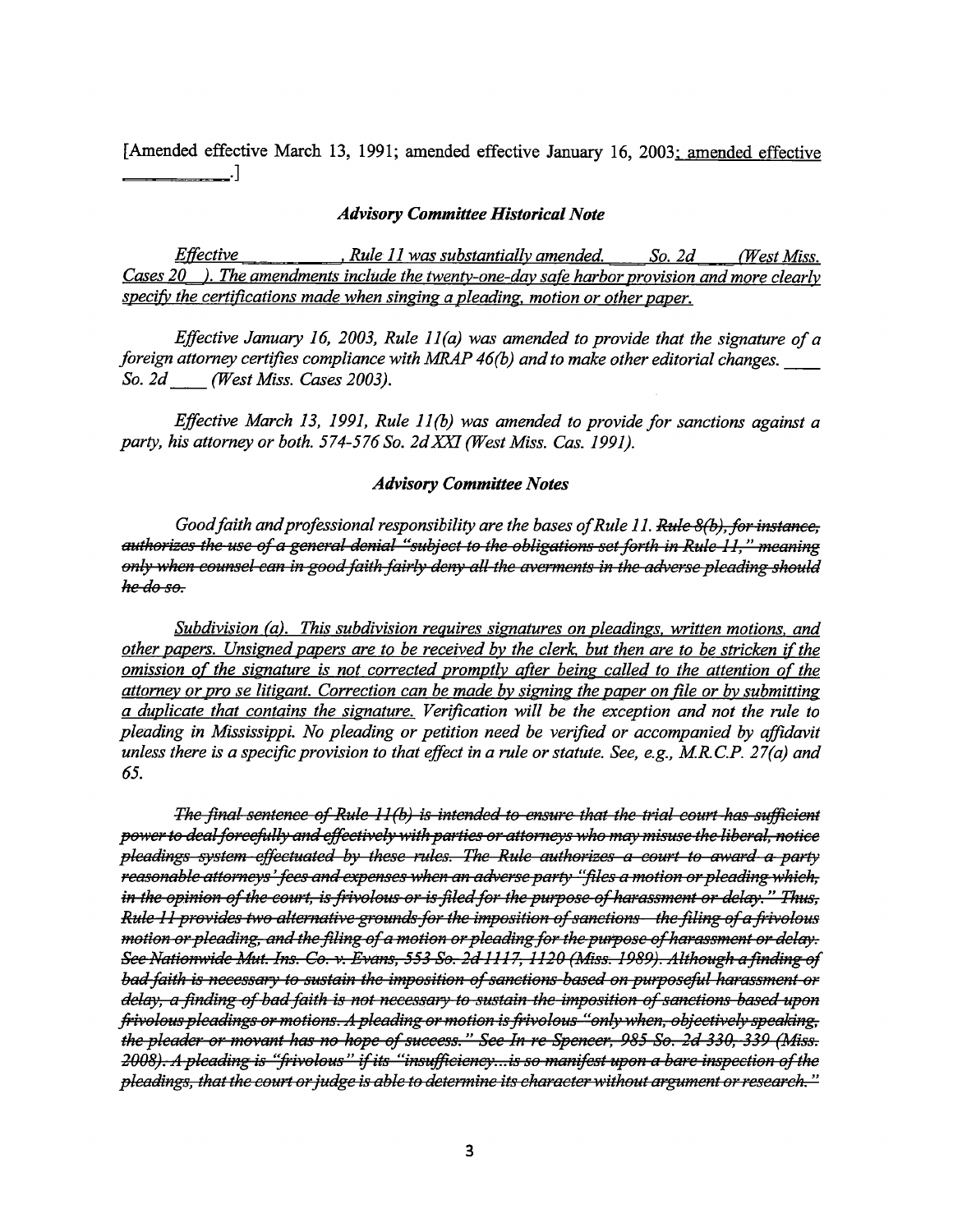In re Estate of Smith, 69 So. 3d 1, 6 (Miss. 2011). A defensive pleading is not frivolous unless <del>"conceding it to be true does not, taken as a whole, contain any defense to any part of</del> complainant's cause of action and its insufficiency as a defense is so glaring that the Court can determine it upon a bare inspection without argument." In re Estate of Smith, 69 So, 3d at 6.

Sanctions against a party are improper in cases where the party relied strictly on advice of counsel and could not be expected to know whether the complaint was supported by law, where the party relied on advice of counsel in filing the pleading and played no significant role in prosecution of the action; or where the party was unaware and lacked responsibility for any bad faith harassment or delay. See Stevens v. Lake, 615 So. 2d 1177, 1184 (Miss. 1993).

Subdivisions (b) and (c). These subdivisions require attorneys and pro se litigants to conduct a reasonable inquiry into the law and facts before signing pleadings, written motions, and other documents, and prescribe sanctions for violation of these obligations. The rule requires litigants to "stop-and-think" before initially making legal or factual contentions. It also, however, emphasizes the duty of candor by subjecting litigants to potential sanctions for insisting upon a position after it is no longer tenable and by generally providing protection against sanctions if they withdraw or correct contentions after a potential violation is called to their attention.

The rule applies only to assertions contained in papers filed with or submitted to the court. It does not cover matters arising for the first time during oral presentations to the court, when counsel may make statements that would not have been made if there had been more time for study and reflection. However, a litigant's obligations with respect to the contents of these papers are not measured solely as of the time they are filed with or submitted to the court, but include reaffirming to the court and advocating positions contained in those pleadings and motions after learning that they cease to have any merit. For example, an attorney who during a pretrial conference insists on a claim or defense should be viewed as "presenting to the court" that contention and would be subject to the obligations of subdivision  $(b)$  measured as of that time.

The certification with respect to allegations and other factual contentions recognizes that sometimes a litigant may have good reason to believe that a fact is true or false but may need discovery, formal or informal, from opposing parties or third persons to gather and confirm the evidentiary basis for the allegation. Tolerance of factual contentions in initial pleadings by plaintiffs or defendants when specifically identified as made on information and belief does not relieve litigants from the obligation to conduct an appropriate investigation into the facts that is reasonable under the circumstances; it is not a license to join parties, make claims, or present defenses without any factual basis or justification. Moreover, if evidentiary support is not obtained after a reasonable opportunity for further investigation or discovery, the party has a duty under the rule not to persist with that contention. Subdivision  $(b)$  does not require a formal amendment to pleadings for which evidentiary support is not obtained, but rather calls upon a litigant not thereafter to advocate such claims or defenses.

The certification is that there is (or likely will be) "evidentiary support" for the allegation, not that the party will prevail with respect to its contention regarding the fact. That summary judgment is rendered against a party does not necessarily mean, for purposes of this certification, that it had no evidentiary support for its position. On the other hand, if a party has evidence with respect to a contention that would suffice to defeat a motion for summary judgment based thereon, it would have sufficient "evidentiary support" for purposes of Rule 11.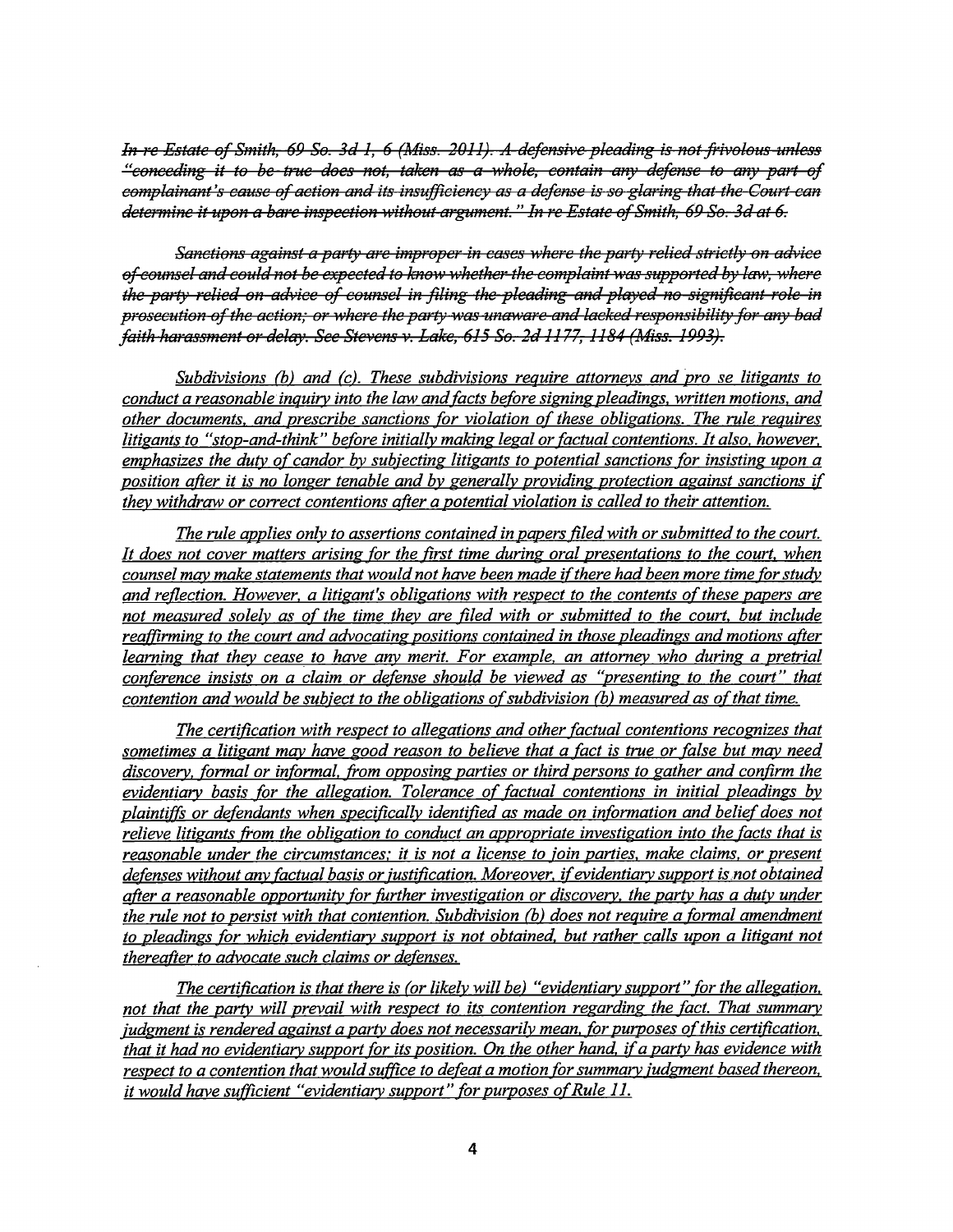*Denials of factual contentions involve somewhat different considerations. Often, of course, a denial is premised upon the existence of evidence contradicting the alleged fact. At other times a denial is permissible because. after an appropriate investigation. a party has no information concerning the matter or. indeed. has a reasonable basis for doubting the credibility of the only evidence relevant to the matter. A party should specifically indicate if it is denying based upon belief or based upon lack of information. A party should not deny an allegation it knows to be true; but it is not required, simply because it lacks contradictory evidence, to admit an allegation that it believes is not true.* 

*Arguments for extensions. modifications. or reversals of existing law or for creation of new law do not violate subdivision (b)(2) provided they are "nonfrivolous." This establishes an obiective standard. intended to eliminate any "empty-head pure-heart" iustification for patently frivolous arguments. However. the extent to which a litigant has researched the issues and found*  some support for its theories even in minority opinions, in law review articles, or through *consultation with other attorneys should certainly be taken into account in determining whether paragraph (2) has been violated. Although arguments for a change of law are not required to be specifically so identified a contention that is so identified should be viewed with greater tolerance under the rule.* 

*The court has available a variety of possible sanctions to impose for violations. such as striking the offending paper: issuing an admonition. reprimand. or censure: requiring participation in seminars or other educational programs: ordering a fine payable to the court: or referring the matter to disciplinary authorities. The rule does not attempt to enumerate the factors a court should consider in deciding whether to impose a sanction or what sanctions would be appropriate in the circumstances; but, for emphasis, it does specifically note that a sanction may be nonmonetary as well as monetary. Whether the improper conduct was willful. or negligent: whether it was part of a pattern of activity. or an isolated event: whether it infected the entire pleading. or only one particular count or defense: whether the person has engaged in similar conduct in other litigation: whether it was intended to iniure: what effect it had on the litigation process in time or expense: whether the responsible person is trained in the law: what amount. given the financial resources of the responsible person. is needed to deter that person from repetition in the same case: what amount is needed to deter similar activity by other litigants: all of these may in a particular case be proper considerations. The court has significant discretion in determining what sanctions. if any. should be imposed for a violation. subiect to the principle that the sanctions should not be more severe than reasonably necessary to deter repetition of the conduct by the offending person or comparable conduct by similarly situated persons.* 

*Since the purpose of Rule 11 sanctions is to deter rather than to compensate. the rule provides that. if a monetary sanction is imposed. it should ordinarily be paid into court as a penalty. However, under unusual circumstances, particularly for [subdivision] (b)(1) violations, deterrence may be ineffective unless the sanction not only requires the person violating the rule to make a monetary payment, but also directs that some or all of this payment be made to those iniured by the violation. Accordingly. the rule authorizes the court. ifrequested in a motion and if so warranted. to award attorney's fees to another party. Any such award to another party. however. should not exceed the expenses and attorneys' fees for the services directly and unavoidably caused by the violation of the certification requirement. If. for example. a wholly unsupportable count were included in a multi-count complaint or counterclaim for the purpose of needlessly increasing the cost of litigation to an impecunious adversary, any award of expenses*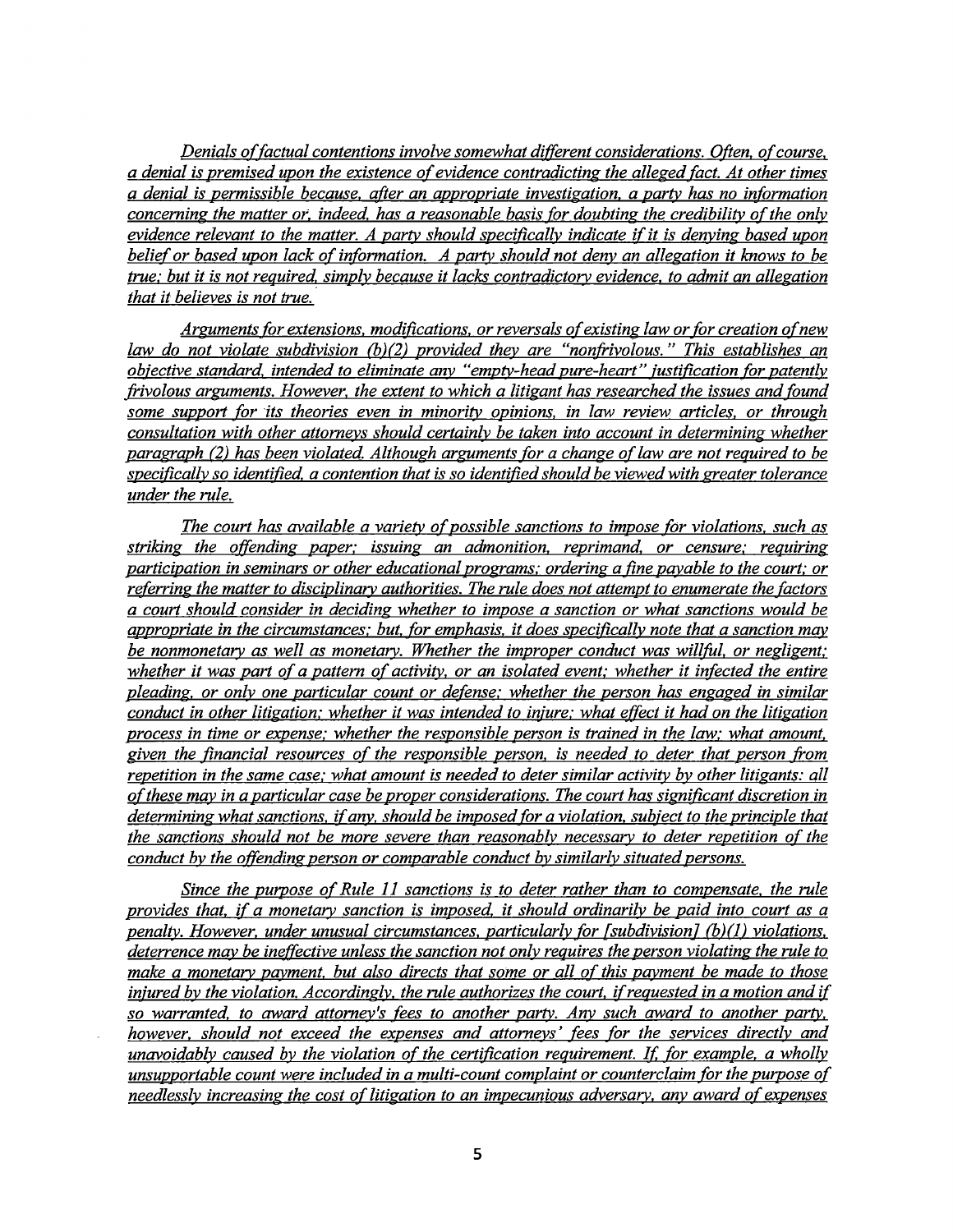*should be limited to those directly caused by inclusion of the improper count. and not those*  resulting from the filing of the complaint or answer itself. The award should not provide *compensation for services that could have been avoided by an earlier disclosure of evidence or an earlier challenge to the groundless claims or defenses. Moreover. partial reimbursement of fees may constitute a sufficient deterrent with respect to violations by persons having modest financial resources.* 

*The sanction should be imposed on the persons-whether attorneys. law finns. or parties*who have violated the rule or who may be determined to be responsible for the violation. The *person signing. filing. submitting. or advocating a document has a nondelegable responsibility to the court. and in most situations is the person to be sanctioned for a violation. Absent exceptional circumstances. a law finn is to be held also responsible when. as a result of a motion under*   $subdivision (c)(1)(A)$ , one of its partners, associates, or employees is determined to have violated *the rule. Since such a motion may be filed only if the offending paper is not withdrawn or corrected*  within 21 days after service of the motion, it is appropriate that the law firm ordinarily be viewed *as fointly responsible under established principles of agency.* 

*The rule pennits the court to consider whether other attorneys in the finn. co-counsel. other law finns. or the party itself should be held accountable for their part in causing a violation. When appropriate, the court can make an additional inquiry in order to determine whether the sanction should be imposed on such persons. finns. or parties either in addition to or. in unusual circumstances. instead of the person actually making the presentation to the court. For example. such an inquiry may be appropriate in cases involving governmental agencies or other institutional parties that frequently impose substantial restrictions on the discretion of individual attorneys employed by it.* 

*Sanctions that involve monetary awards (such as a fine or an award of attorney's fees) may not be imposed on a represented party for causing a violation of subdivision (b)(2), involving frivolous contentions oflaw. Monetary responsibility for such violations is more properly placed solely on the party's attorneys. This restriction does not limit the court's power to impose sanctions or remedial orders that may have collateral financial consequences upon a party. such as dismissal ofa claim. preclusion of a defense, or preparation of amended pleadings.* 

*Explicit provision is made for litigants to be provided notice of the alleged violation and* an opportunity to respond before sanctions are imposed. Whether the matter should be decided *solely on the basis of written submissions or should be scheduled for oral argument (or. indeed for evidentiary presentation) will depend on the circumstances. If the court imposes a sanction, it* must, unless waived, indicate its reasons in a written order or on the record; the court should not *ordinarily have to explain its denial ofa motion for sanctions. Whether a violation has occurred and what sanctions. if any. to impose for a violation are matters committed to the discretion of the trial court: accordingly, as under current law. the standard for appellate review of these decisions will be for abuse of discretion.* 

*Rule 11 motions should not be made or threatened for minor. inconsequential violations of the standards prescribed by subdivision (b). They should not be employed as a discovery device or to test the legal sufficiency or efficacy of allegations in the pleadings: other motions are available for those purposes. Nor should Rule 11 motions be prepared to emphasize the merits of a party's position. to exact an uniust settlement. to intimidate an adversary into withdrawing contentions that are fairly debatable. to increase the costs of litigation. to create a conflict of*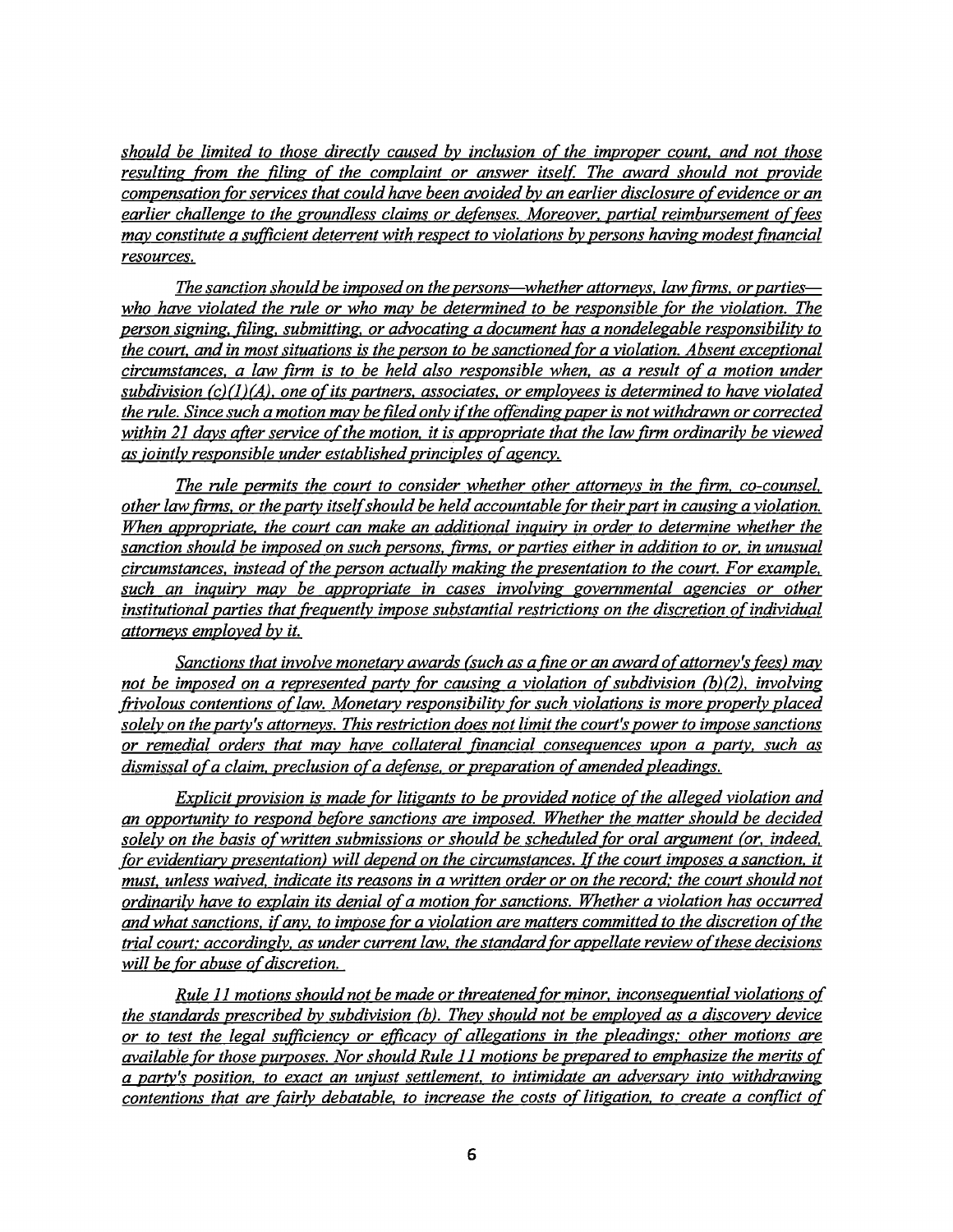*interest between attorney and client. or to seek disclosure of matters otherwise protected by the attorney-client privilege or the work-product doctrine. The court may defer its ruling (or its decision as to the identity of the persons to be sanctioned) until final resolution of the case in order to avoid immediate conflicts of interest and to reduce the disruption created if a disclosure of attorney-client communications is needed to determine whether a violation occurred or to identify the person responsible for the violation.* 

*The rule provides that requests for sanctions must be made as a separate motion, i.e., not simply included as an additional prayer for relief contained in another motion. The motion for sanctions is not. however. to be filed until at least 21 days (or such other period as the court may set) after being served If. during this period, the alleged violation is corrected. as by withdrawing (whether formally or informally) some allegation or contention. the motion should not be filed with the court. These provisions are intended to provide a type of "safe harbor" against motions under Rule 11 in that a party will not be subiect to sanctions on the basis of another party's motion unless, after receiving the motion. it refuses to withdraw that position or to acknowledge candidly that it does not currently have evidence to support a specified allegation. The timely withdrawal ofa contention will protect a party against a motion for sanctions.* 

*To stress the seriousness of a motion for sanctions and to define precisely the conduct claimed to violate the rule. the rule provides that the "safe harbor" period begins to run only upon service of the motion. In most cases. however, counsel should be expected to give informal notice to the other party, whether in person or by a telephone call or letter. of a potential violation before proceeding to prepare and serve a Rule 11 motion.* 

*The filing of a motion for sanctions is itselfsubiect to the requirements of the rule and can lead to sanctions. However. service ofa cross motion under Rule 11 should rarely be needed since the court may award to the person who prevails on a motion under Rule 11—whether the movant or the target of the motion-reasonable expenses. including attorney's fees. incurred in presenting or opposing the motion.* 

*The court's power to act on its own initiative is conditioned on the court issuing a show cause order. This procedure provides the person with notice and an opportunity to respond. The rule provides that a monetary sanction imposed after a court-initiated show cause order be limited to a penalty payable to the court and that it be imposed only if the show cause order is issued before any voluntary dismissal or an agreement of the parties to settle the claims made by or against the litigant. Parties settling a case should not be subsequently faced with an unexpected order from the court leading to monetary sanctions that might have affected their willingness to settle or voluntarily dismiss a case. Since show cause orders will ordinarily be issued only in situations that are akin to a contempt of court. the rule does not provide a "safe harbor" to a litigant for withdrawing a claim. defense. etc.. after a show cause order has been issued on the court's own initiative. Such corrective action. however. should be taken into account in deciding*  what-if any-sanction to impose if, after consideration of the litigant's response, the court *concludes that a violation has occurred.* 

*Subdivision (d). Rules 26(g) and 37 establish certification standards and sanctions that apply to discovery disclosures. requests. responses. obiections. and motions. It is appropriate that Rules 26 through 37. which are specially designed for the discovery process. govern such*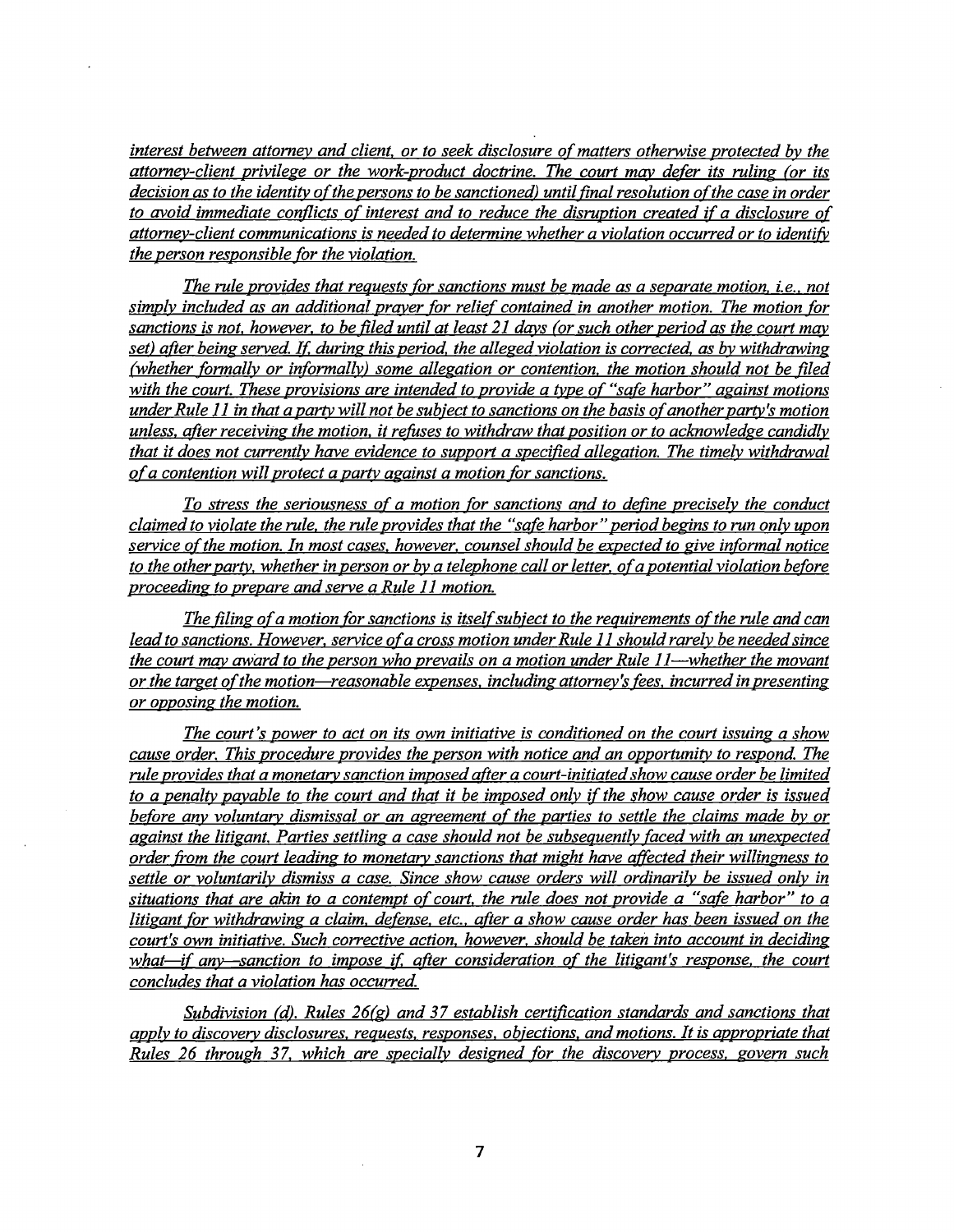documents and conduct rather than the more general provisions of Rule 11. Subdivision (d) accomplishes this result.  $^{1}$ 

Rule 11 is not the exclusive source for control of improper presentations of claims, defenses, or contentions. It does not supplant statutes permitting awards of attorney's fees to prevailing parties or alter the principles governing such awards. It does not inhibit the court in punishing for contempt, in exercising its inherent powers, or in imposing sanctions, awarding expenses, or directing remedial action authorized under other rules or under The Litigation Accountability Act. The Litigation Accountability Act also authorizes a court to impose sanctions upon attorneys and/or parties who assert "any claim or defense that is without substantial justification, or ...was interposed for delay or harassment." Miss. Code Ann. §11-55-5 (Supp. 2011). "Without substantial justification" is defined as any claim that is "frivolous, groundless in fact or in law, or vexatious, as determined by the court." Miss. Code Ann.  $$11-55-3(a)$  (Supp. 2011). "Frivolous" as used in the Act means the same thing as "frivolous" as used in Rule 11: a claim or defense made 'without hope of success.'" See In re Spencer, 985 So. 2d 330, 338 (Miss.  $2008.$ 

[Advisory Committee Note adopted effective July 1, 2014; amended effective  $\Box$ 

#### 

If amended as suggested, M.R.C.P. 11 would provide as follows:

# Rule 11. Signing of Pleadings, Motions and Other Papers; **Representations to the Court: Sanctions.**

(a) Signature Required. Every pleading, written motion, and other paper must be signed by at least one attorney of record in the attorney's name—or by a party personally if the party is unrepresented. The paper must state the signer's address, e-mail address, and telephone number. Unless a rule or statute specifically states otherwise, a pleading need not be verified or accompanied by an affidavit. The court must strike an unsigned paper unless the omission is promptly corrected after being called to the attorney's or party's attention. The signature of an attorney who is not regularly admitted to practice in Mississippi, except on a verified application for admission pro hac vice, shall further constitute a certificate by the attorney that the foreign attorney has been admitted in the case in accordance with the requirements and limitations of Rule 46(b) of the Mississippi Rules of Appellate Procedure.

<sup>&</sup>lt;sup>1</sup> This version presumes that the Court will adopt the proposed changes to Rule 26 that are simultaneously being recommended. If the Court revises Rule 11 as proposed but does not revise Rule 26 to include subparagraph(g) as proposed, then this paragraph should read as follows:

Subdivision (d). Rule 37 establishes sanctions that apply to discovery. It is appropriate that Rule 37, specially designed for the discovery process, govern such documents and conduct rather than the more general provisions of Rule 11. Subdivision (d) accomplishes this result.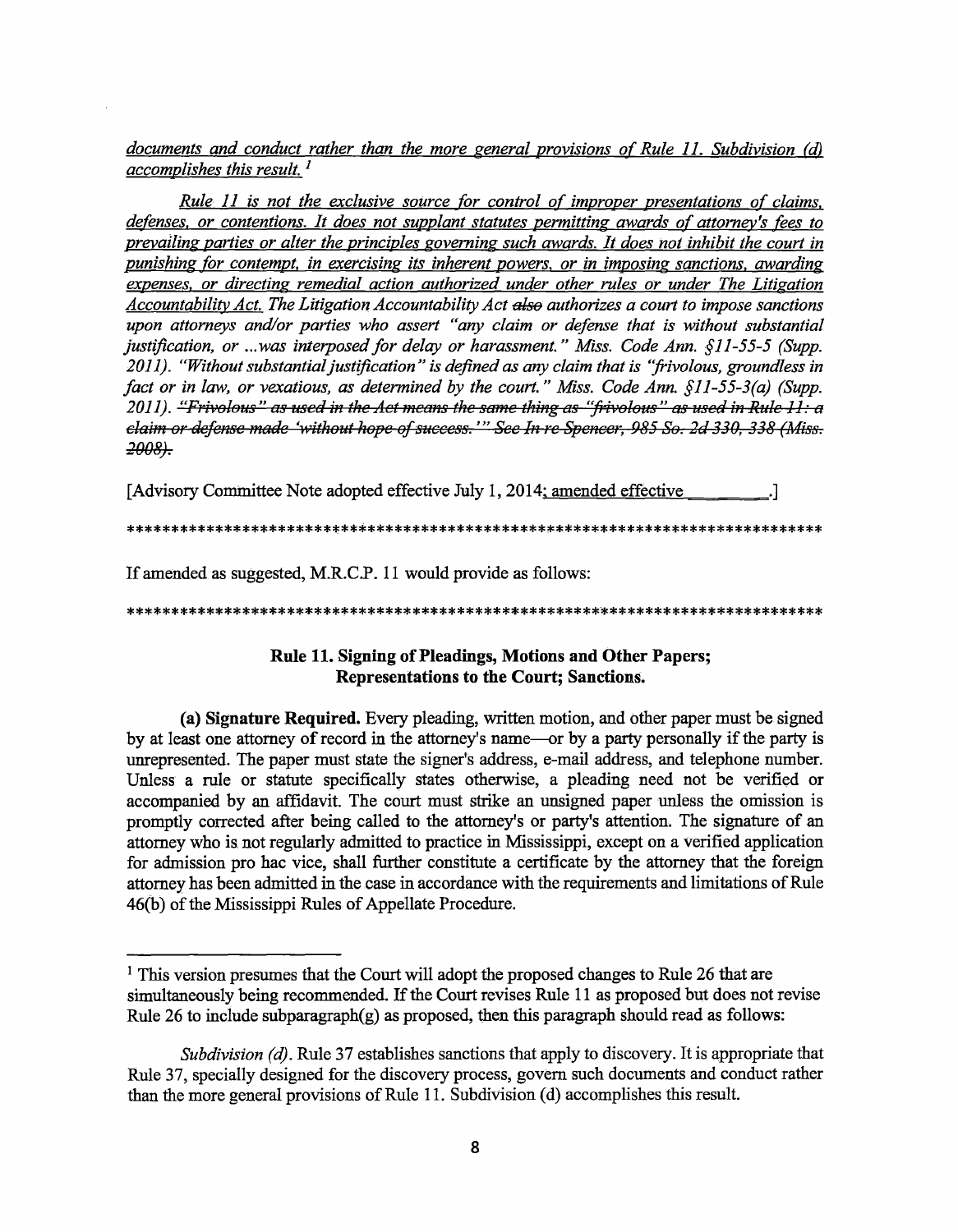**(b) Representations to the Court.** By presenting to the court a pleading, written motion, or other paper—whether by signing, filing, submitting, or later advocating it—an attorney or unrepresented party certifies that to the best of the person's knowledge, information, and belief, formed after an inquiry reasonable under the circumstances:

 $(1)$  it is not being presented for any improper purpose, such as to harass, cause unnecessary delay, or needlessly increase the cost of litigation;

(2) the claims, defenses, and other legal contentions are warranted by existing law or by a nonfrivolous argument for extending, modifying, or reversing existing law or for establishing new law;

(3) the factual contentions have evidentiary support or, if specifically so identified, will likely have evidentiary support after a reasonable opportunity for further investigation or discovery; and

( 4) the denials of factual contentions are warranted on the evidence or, if specifically so identified, are reasonably based on belief or a lack of information.

### **(c) Sanctions.**

(1) *In General.* If, after notice and a reasonable opportunity to respond, the court determines that Rule 11 (b) has been violated, the court may impose an appropriate sanction on any attorney, law firm, or party that violated the rule or is responsible for the violation. Absent exceptional circumstances, a law firm must be held jointly responsible for a violation committed by its partner, associate, or employee.

(2) *Motion for Sanctions.* A motion for sanctions must be made separately from any other motion and must describe the specific conduct that allegedly violates Rule  $11(b)$ . The motion must be served under Rule 5, but it must not be filed or be presented to the court if the challenged paper, claim, defense, contention, or denial is withdrawn or appropriately corrected within 21 days after service or within another time the court sets. If warranted, the court may award to the prevailing party the reasonable expenses, including attorney's fees, incurred for the motion.

(3) *On the Court's Initiative.* On its own, the court may order an attorney, law firm, or party to show cause why conduct specifically described in the order has not violated Rule 11 (b).

(4) *Nature of a Sanction.* A sanction imposed under this rule must be limited to what suffices to deter repetition of the conduct or comparable conduct by others similarly situated. The sanction may include nonmonetary directives; an order to pay a penalty into court; or, if imposed on motjon and warranted for effective deterrence, an order directing payment to the movant of part or all of the reasonable attorney's fees and other expenses directly resulting from the violation.

(5) *Limitations on Monetary Sanctions.* The court must not impose a monetary sanction:

 $(A)$  against a represented party for violating Rule 11 $(b)(2)$ ; or

(B) on its own, unless it issued the show-cause order under Rule  $11(c)(3)$  before voluntary dismissal or settlement of the claims made by or against the party that is, or whose attorneys are, to be sanctioned.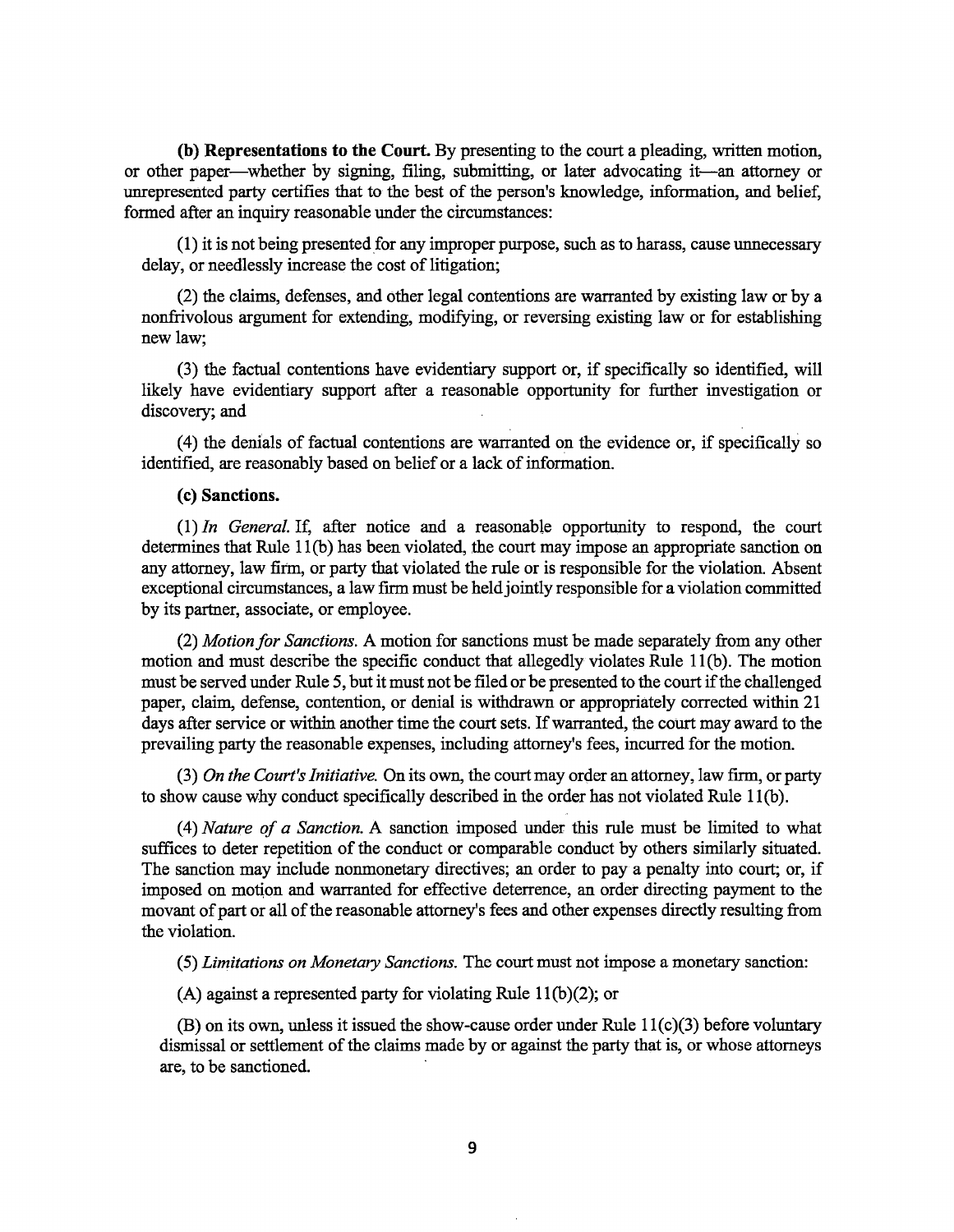( 6) *Requirements for an Order.* An order imposing a sanction must describe the sanctioned conduct and explain the basis for the sanction.

**(d) Inapplicability to Discovery.** This rule does not apply to disclosures and discovery requests, responses, objections, and motions under Rules 26 through 37.

[Amended effective March 13, 1991; amended effective January 16, 2003; amended effective ~<br><del>- - - - - - - - - -</del> - <sup>-</sup> - <sup>-</sup>

### *Advisory Committee Historical Note*

*Effective* • *Rule 11 was substantially amended. So. 2d (West Miss. Cases 20 ). The amendments include the twenty-one-day safe harbor provision and more clearly specify the certifications made when singing a pleading. motion or other paper.* 

*Effective January 16, 2003, Rule 11(a) was amended to provide that the signature of a foreign attorney certifies compliance with MRAP 46(b) and to make other editorial changes.* \_\_ *So. 2d \_\_ (West Miss. Cases 2003).* '

*Effective March 13, 1991, Rule ll(b) was amended to provide for sanctions against a party, his attorney or both. 574-576 So. 2dXXI (West Miss. Cas. 1991).* 

#### *Advisory Committee Notes*

*Good faith and professional responsibility are the bases of Rule 11.* 

*Subdivision (a). This subdivision requires signatures on pleadings, written motions, and other papers. Unsigned papers are to be received by the clerk, but then are to be stricken if the omission of the signature is not corrected promptly after being called to the attention of the attorney or pro se litigant. Correction can be made by signing the paper on file or by submitting a duplicate that contains the signature. Verification will be the exception and not the rule to*  pleading in Mississippi. No pleading or petition need be verified or accompanied by affidavit *unless there is a specific provision to that effect in a rule or statute. See, e.g., M.R.C.P. 27(a) and 65.* 

*Subdivisions (b) and (c). These subdivisions require attorneys and pro se litigants to*  conduct a reasonable inquiry into the law and facts before signing pleadings, written motions, and *other documents, and prescribe sanctions for violation of these obligations. The rule requires litigants to "stop-and-think" before initially making legal or factual contentions. It also, however, emphasizes the duty of candor by subjecting litigants to potential sanctions for insisting upon a position after it is no longer tenable and by generally providing protection against sanctions* if *they withdraw or correct contentions after a potential violation is called to their attention.* 

*The rule applies only to assertions contained in papers filed with or submitted to the court. It does not cover matters arising for the first time during oral presentations to the court, when counsel may make statements that would not have been made* if *there had been more time for study and reflection. However, a litigant's obligations with respect to the contents of these papers are*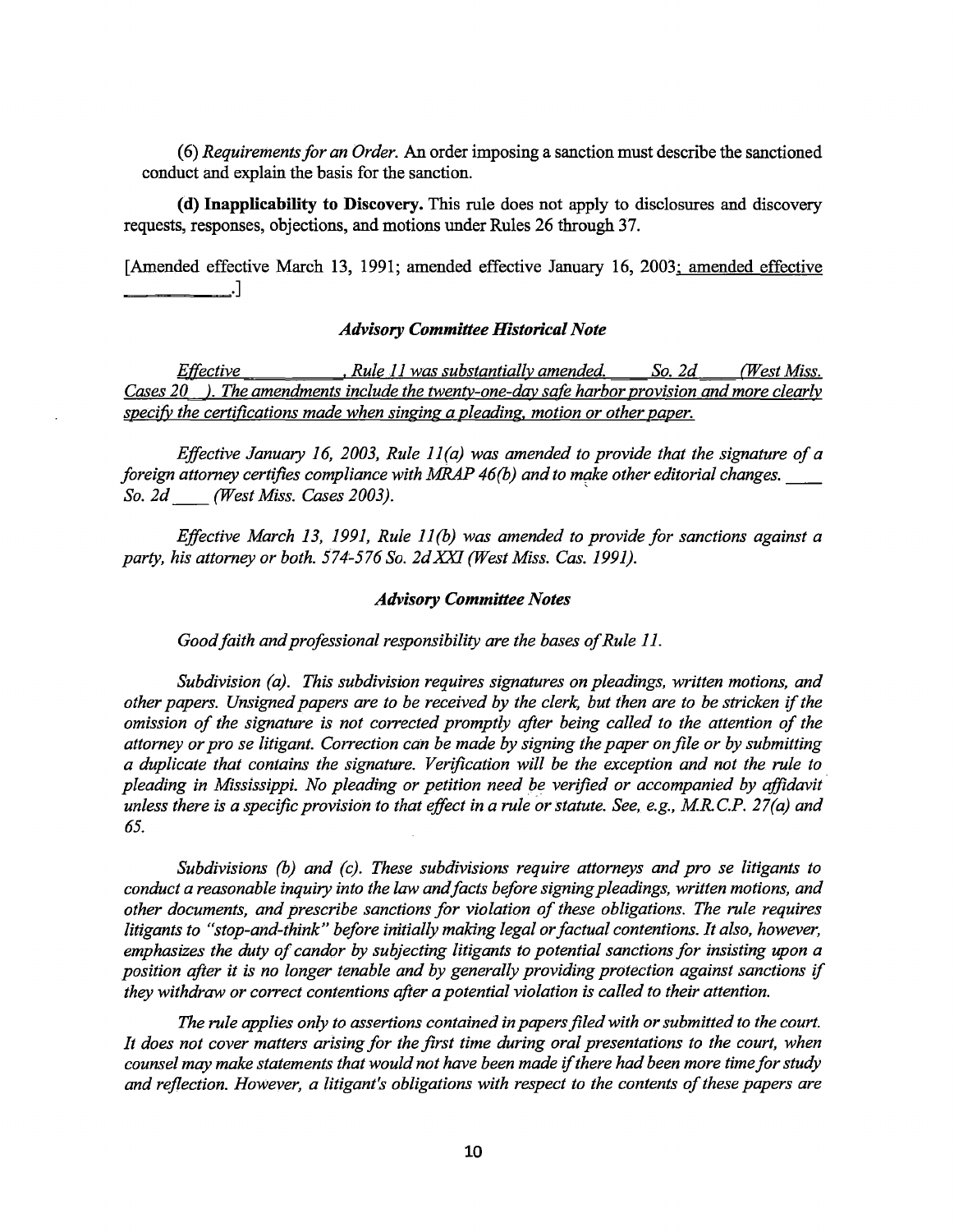*not measured solely as of the time they are filed with or submitted to the court, but include reaffirming to the court and advocating positions contained in those pleadings and motions after learning that they cease to have any merit. For example, an attorney who during a pretrial conference insists on a claim or defense should be viewed as ''presenting to the court" that contention and would be subject to the obligations of subdivision (b) measured as of that time.* 

*The certification with respect to allegations and other factual contentions recognizes that sometimes a litigant may have good reason to believe that a fact is true or false but may need discovery, formal or informal, from opposing parties or third persons to gather and confirm the evidentiary basis for the allegation. Tolerance of factual contentions in initial pleadings by plaintiffs or defendants when .specifically identified as made on information and belief does not relieve litigants from the obligation to conduct an appropriate investigation into the facts that is reasonable under the circumstances; it is not a license to join parties, make claims, or present defenses without any factual basis or justification. Moreover, if evidentiary support is not obtained after a reasonable opportunity for further investigation or discovery, the party has a duty under the rule not to persist with that contention. Subdivision (b) does not require a formal amendment to pleadings for which evidentiary support is not obtained, but rather calls upon a litigant not thereafter to advocate such claims or defenses.* 

*The certification is that there is (or likely will be) "evidentiary support" for the allegation, not that the party will prevail with respect to its contention regarding the fact. That summary judgment is rendered against a party does not necessarily mean, for purposes of this certification, that it had no evidentiary support for its position. On the other hand, if a party has evidence with respect to a contention that would suffice to defeat a motion for summary judgment based thereon, it would have sufficient "evidentiary support" for purposes of Rule 11.* 

*Denials of factual contentions involve somewhat different considerations. Often, of course, a denial is premised upon the existence of evidence contradicting the alleged fact. At other times a denial is permissible because, after an appropriate investigation, a party has no information concerning the matter or, indeed, has a reasonable basis for doubting the credibility of the only evidence relevant to the matter. A party should specifically indicate if·it is denying based upon belief or based upon lack of information. A party should not deny an allegation it knows to be true; but it is not required, simply because it lacks contradictory evidence, to admit an allegation that it believes is not true.* 

*Argumentsfor extensions, modifications, or reversals of existing law or for creation of new law do not violate subdivision ·(b)(2) provided they are "nonfrivolous." This establishes an objective standard, intended to eliminate any "empty-head pure-heart" justification for patently frivolous arguments. However, the extent to which a litigant has researched the issues and found some support for its theories even in minority opinions, in law review articles, or through consultation with other attorneys should certainly be taken into account in determining whether paragraph (2) has been violated. Although arguments for a change of law are not required to be specifically so identified, a contention that is so identified should be viewed with greater tolerance under the rule.* 

*The court has available a variety of possible sanctions to impose for violations, such as striking the offending paper; issuing an admonition, reprimand, or censure; requiring participation in seminars or other educational programs; ordering a fine payable to the court; or referring the matter to disciplinary authorities. The rule does not attempt to enumerate the factors*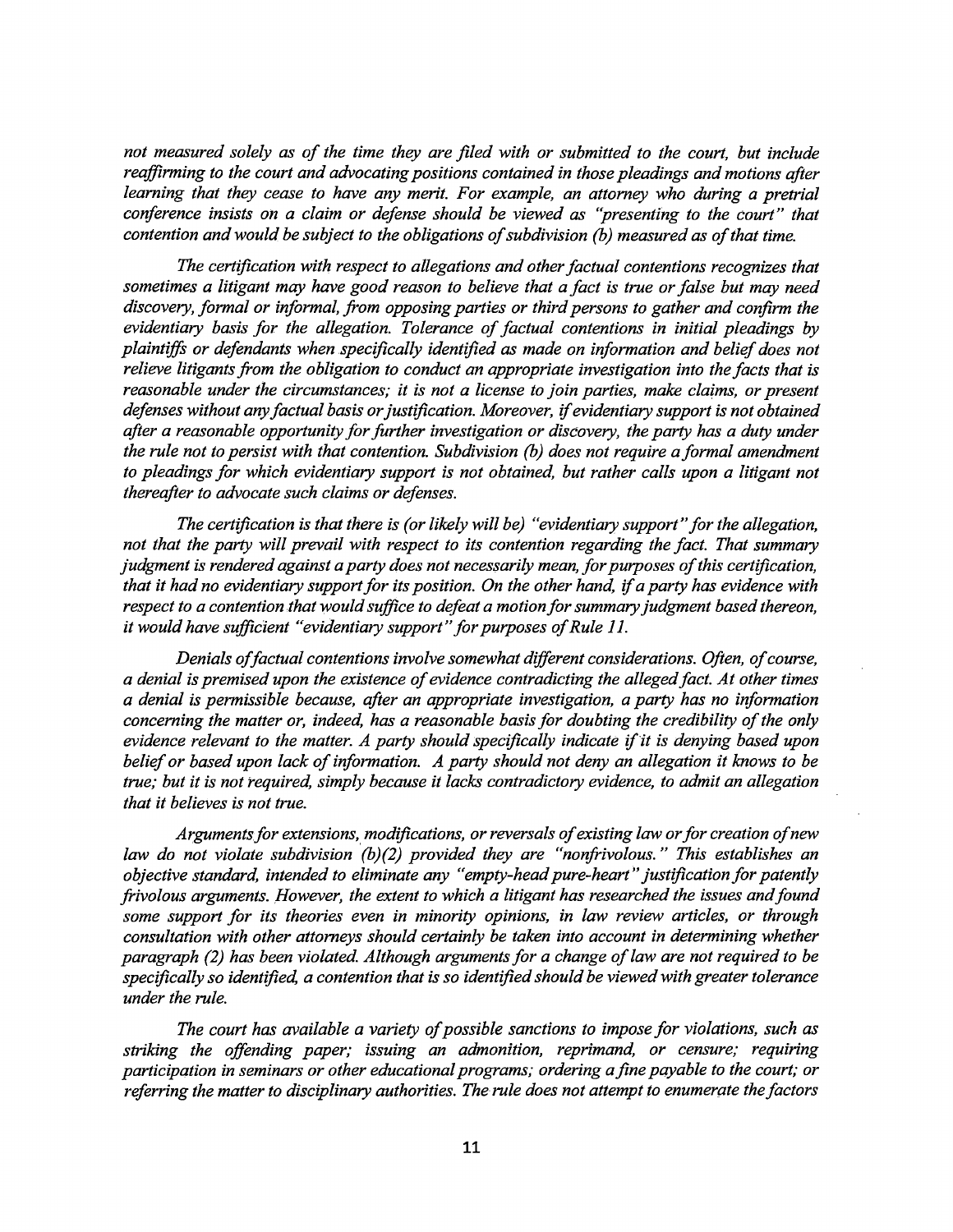*a court should consider in deciding whether to impose a sanction or what sanctions would be appropriate in the circumstances; but, for emphasis, it does specifically note that a sanction may be nonmonetary as well as monetary. Whether the improper conduct was willful, or negligent;*  whether it was part of a pattern of activity, or an isolated event; whether it infected the entire *pleading, or only one particular count or defense; whether the person has engaged in similar conduct in other litigation; whether it was intended to injure; what effect it had on the litigation process in time or expense; whether the responsible person is trained in the law; what amount, given the financial resources of the responsible person, is needed to deter that person from repetition in the same case; what amount is needed to deter similar activity by other litigants: all of these may in a particular case be proper considerations. The court has significant discretion in determining what sanctions,* if *any, should be imposed for a violation, subject to the principle that the sanctions should not be more severe than reasonably necessary to deter repetition of the conduct by the offending person or comparable conduct by similarly situated persons.* 

*Since the purpose of Rule 11 sanctions is to deter rather than to compensate, the rule provides that,* if *a monetary sanction is imposed, it should ordinarily be paid into court as a penalty. However, under unusual circumstances, particularly for [subdivision] (b)(l) violations, deterrence may be ineffective unless the sanction not only requires the person violating the rule to make a monetary payment, but also directs that some or all of this payment be made to those injured by the violation. Accordingly, the rule authorizes the court,* if *requested in a motion and* if *so warranted, to award attorney's fees to another party. Any such award to another party, however, should not exceed the expenses and attorneys' fees for the services directly and unavoidably caused by the violation of the certification requirement. If, for example, a wholly unsupportable count were included in a multi-count complaint or counterclaim for the purpose of needlessly increasing the cost of litigation to an impecunious adversary, any award of expenses should be limited to those directly caused by inclusion of the improper count, and not those*  resulting from the filing of the complaint or answer itself. The award should not provide *compensation for services that could have been avoided by an earlier disclosure of evidence or an earlier challenge to the groundless claims or defenses. Moreover, partial reimbursement of fees may constitute a sufficient deterrent with respect to violations by persons having modest financial resources.* 

The sanction should be imposed on the persons—whether attorneys, law firms, or parties *who have violated the rule or who may be determined to be responsible for the violation. The person signing, filing, submitting, or advocating a document has a nondelegable responsibility to the court, and in most situations is the person to be sanctioned for a violation. Absent exceptional circumstances, a law firm is to be held also responsible when, as a result of a motion under subdivision (c)(l)(A), one of its partners, associates, or employees is determined to have violated the rule. Since such a motion may be filed only* if *the offending paper is not withdrawn or corrected within 21 days after service of the motion, it is appropriate that the law firm ordinarily be viewed as jointly responsible under established principles of agency.* 

*The rule permits the court to consider whether other attorneys in the firm, co-counsel, other law firms, or the party itself should be held accountable for their part in causing a violation. When appropriate, the court can make an additional inquiry in order to determine whether the sanction should be imposed on such persons, firms, or parties either in addition to or, in unusual circumstances, instead of the person actually making the presentation to the court. For example, such an inquiry may be appropriate in cases involving governmental agencies or other*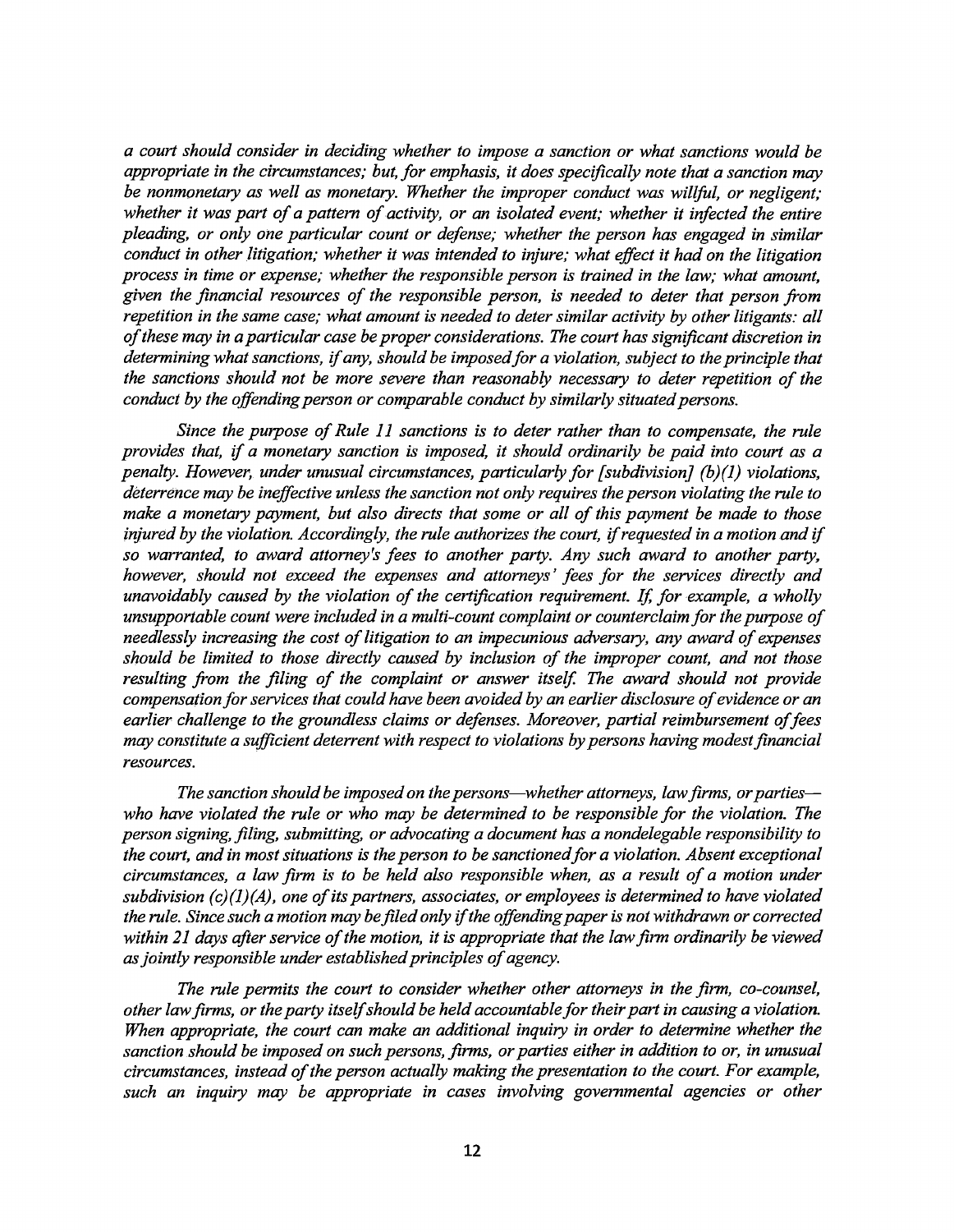*institutional parties that frequently impose substantial restrictions on the discretion of individual attorneys employed by it.* 

*Sanctions that involve monetary awards (such as a fine or an award.of attorney's fees) may not be imposed on a represented party for causing a violation of subdivision (b)(2), involving frivolous contentions of law. Monetary responsibility for such violations is more properly placed solely on the patty's attorneys. This restriction does not limit the court's power to impose sanctions or remedial orders that may have collateral financial consequences upon a party, such as dismissal of a claim, preclusion of a defense, or preparation of amended pleadings.* 

*Explicit provision is made for litigants to be provided notice of the alleged violation and an opportunity to respond before sanctions are imposed. Whether the matter should be decided solely on the basis of written submissions or should be scheduled for oral argument (or, indeed,*  for evidentiary presentation) will depend on the circumstances. If the court imposes a sanction, it *must, unless waived, indicate its reasons in a written order or on the record; the court should not ordinarily have to explain its denial of a motion for sanctions. Whether a violation has occurred and what sanctions,* if *any, to impose for a violation are matters committed to the discretion of the trial court; accordingly, as under current law, the standard for appellate review of these decisions will be for abuse of discretion.* 

*Rule 11 motions should not be made or threatened for minor, inconsequential violations of the standards prescribed by subdivision (b). They should not be employed as a discovery device or to test the legal sufficiency or efficacy of allegations in the pleadings; other motions are available for those purposes. Nor should Rule 11 motions be prepared to emphasize the merits of a party's position, to exact an unjust settlement, to intimidate an adversary into withdrawing contentions that are fairly debatable, to increase the costs of litigation, to create a conflict of interest between attorney and client, or to seek disclosure of matters otherwise protected by the attorney-client privilege or the work-product doctrine. The court may defer its ruling (or its decision as to the identity of the persons to be sanctioned) until final resolution of the case in order to avoid immediate conflicts of interest and to reduce the disruption created* if *a disclosure of attorney-client communications is needed to determine whether a violation occurred or to identify the person responsible for the violation.* 

*The rule provides that requests for sanctions must be made as a separate motion, i.e., not simply included as an additional prayer for relief contained in another motion. The motion for sanctions is not, however, to be filed until at least 21 days (or such other period as the court may set) after being served If, during this period, the alleged violation is corrected, as by withdrawing (whether formally or informally) some allegation or contention, the motion should not be filed with the court. These provisions are intended to provide a type of "safe harbor" against motions under Rule 11 in that a party will not be subject to sanctions on the basis of another party's motion unless, after receiving the motion, it refuses to withdraw that position or to acknowledge candidly that it does not currently have evidence to support a specified allegation. The timely withdrawal of a contention will protect a party against a motion for sanctions.* 

*To stress the seriousness of a motion for sanctions and to define precisely the conduct claimed to violate the rule, the rule provides that the "safe harbor" period begins to run only upon service of the motion. In most cases, however, counsel should be expected to give informal notice to the other party, whether in person or by a telephone call or letter, of a potential violation before proceeding to prepare and serve a Rule 11 motion.*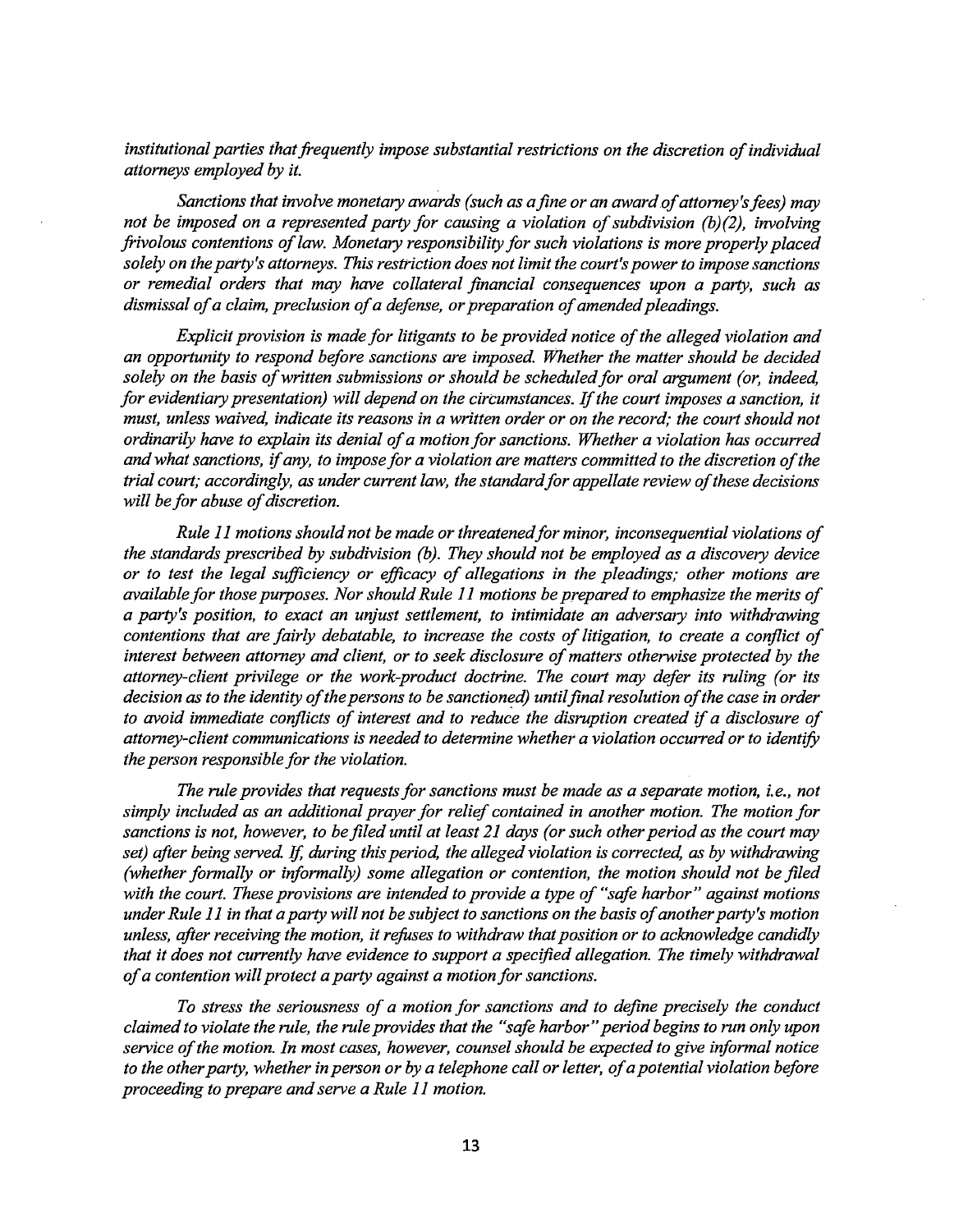*The filing of a motion for sanctions is itself subject to the requirements of the rule and can lead to sanctions. However, service of a cross motion under Rule 11 should rarely be needed since the court may award to the person who prevails on a motion under Rule 11—whether the movant* or the target of the motion-reasonable expenses, including attorney's fees, incurred in presenting *or opposing the motion.* 

*The court's power to act on its own initiative is conditioned on the court issuing a show cause order. This procedure provides the person with notice and an opportunity to respond. The rule provides that a monetary sanction imposed after a court-initiated show cause order be limited to a penalty payable to the court and that it be imposed only if the show .cause order is issued before any voluntary dismissal or an agreement of the parties to settle the claims made by or against the litigant. Parties settling a case should not be subsequently faced with an unexpected order from the court leading to monetary sanctions that might have affected their willingness to settle or voluntarily dismiss a case. Since show cause orders will ordinarily be issued only in situations that are akin to a contempt of court, the rule does not provide a "safe harbor" to a litigant for withdrawing a claim, defense, etc., after a show cause order has been issued on the court's own initiative. Such corrective action, however, should be taken into account in deciding what-if any-sanction to impose* if, *after consideration of the litigant's response, the court concludes that a violation has occurred.* 

*Subdivision (d). Rules 26(g) and 37 establish certification standards and sanctions that apply to discovery disclosures, requests, responses, objections, and motions. It is appropriate that Rules 26 through 37; which are specially designed for the discovery process, govern such*  documents and conduct rather than the more general provisions of Rule 11. Subdivision (d) *accomplishes this result.* <sup>2</sup>

*Rule 11 is not the exclusive source for control of improper presentations of claims, defenses, or contentions. It does not supplant statutes permitting awards of attorney's fees to prevailing parties or alter the principles governing such awards. It does not inhibit the court in punishing for contempt, in exercising its inherent powers, or in imposing sanctions, awarding expenses, or directing remedial action authorized under other rules or under The Litigation Accountability Act. The Litigation Accountability Act authorizes a court to impose sanctions upon attorneys and/or parties who assert "any claim or defense that is without substantial justification, or ... was interposed for delay or harassment." Miss. Code Ann. §11-55-5 (Supp. 2011). "Without substantial justification" is defined as any claim that is "frivolous, groundless in fact or in law, or vexatious, as determined by the court." Miss. Code Ann. §11-55-3(a) (Supp. 2011).* 

\*\*\*\*\*\*\*\*\*\*\*\*\*\*\*\*\*\*\*\*\*\*\*\*\*\*\*\*\*\*\*\*\*\*\*\*\*\*\*\*\*\*\*\*\*\*\*\*\*\*\*\*\*\*\*\*\*\*\*\*\*\*\*\*\*\*\*\*\*\*\*\*\*\*\*\*\*\*

<sup>&</sup>lt;sup>2</sup> This version presumes that the Court will adopt the proposed changes to Rule 26 that are simultaneously being recommended. If the Court revises Rule 11 as proposed but does not revise Rule 26 to include subparagraph(g) as proposed, then this paragraph should read as follows:

*Subdivision (d).* Rule 37 establishes sanctions that apply to discovery. It is appropriate that Rule 37, specially designed for the discovery process, govern such documents and conduct rather than the more general provisions of Rule 11. Subdivision (d) accomplishes this result.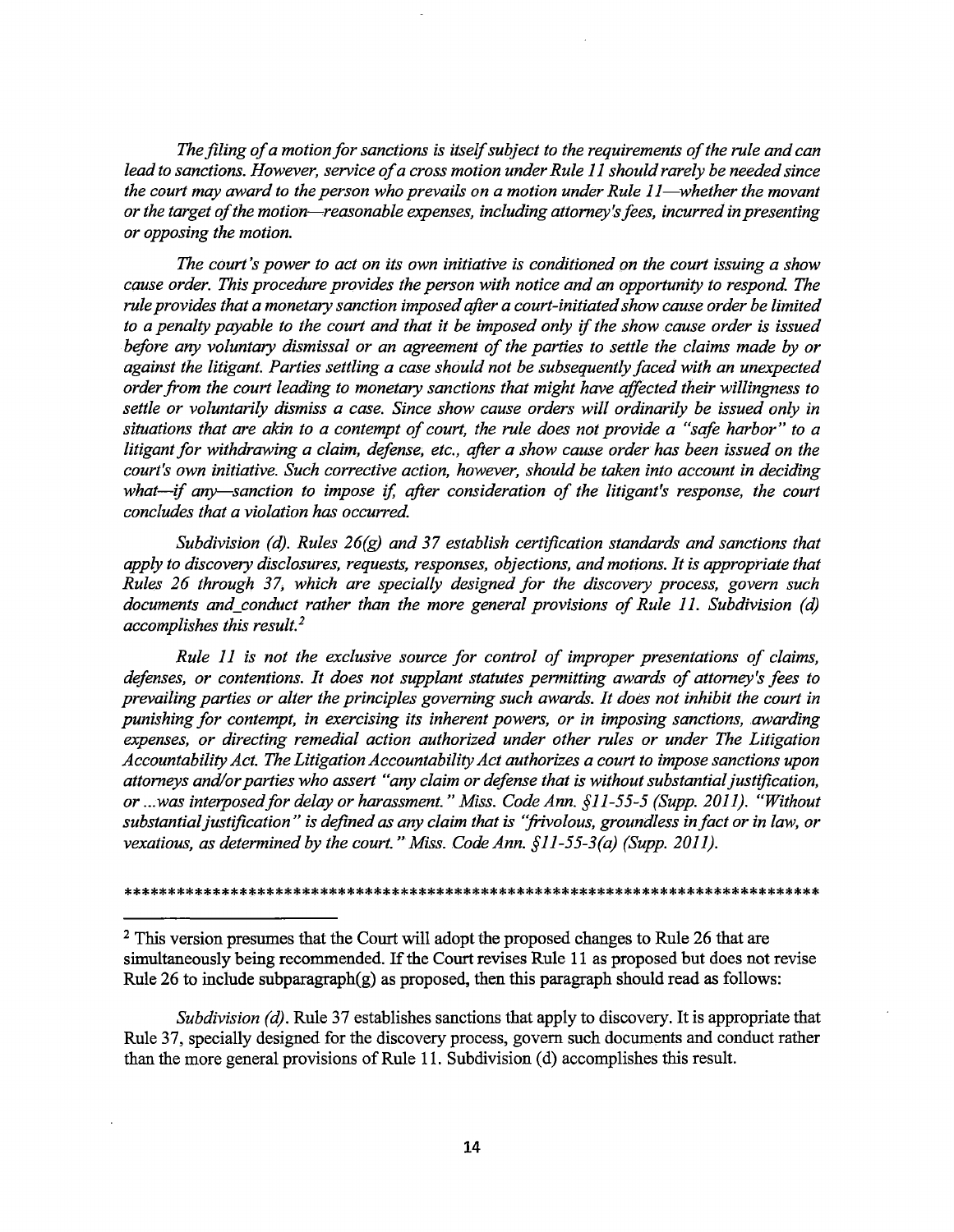The proposed amendment to M.R.C.P. 11 would incorporate many provisions currently contained in F.R.C.P. 11. Proposed M.R.C.P. ll(b) specifies the certifications a lawyer or unrepresented party is making by signing a pleading, motion or other paper. The Committee believes that the specific certifications are clear and concise and will serve to remind counsel and parties of their ethical obligations. The rule should cause attorneys and parties to "stop and think" before making legal or factual contentions. The rule also emphasizes the continuing duty of candor by authorizing sanctions for pursuing positions after they are no longer tenable and providing protection when a party voluntarily corrects a violation. Proposed M.R.C.P.  $11(c)(1)$  makes it clear that sanctions are discretionary rather than mandatory and also specifies that lawyers, law firms and parties may be sanctioned, and that generally, law firms will be held jointly responsible for violations committed by their partners, associates and employees.

Proposed M.R.C.P.  $11(c)(2)$  would implement a twenty-one-day safe harbor provision by requiring the moving party to serve a motion for sanctions on the opposing party before filing the motion or presenting it to the court. The proposed would rule would give the responding party twenty-one days in which to voluntarily correct the violation. After expiration of the twenty-oneday safe harbor period, the moving party may file the motion and present it to the court if the opposing party has not corrected the violation. The safe harbor period gives the responding party an opportunity to correct a violation before using the court's time and resources to address the violation.

Proposed M.R.C.P.  $11(c)(4)$  would limit sanctions to those necessary to deter the violating party and other similarly situated. Proposed M.R.C.P.  $11(c)(5)(A)$  would prohibit monetary sanctions against a represented party for a violation of M.R.C.P.  $11(b)(2)$ , involving frivolous contentions of law. Proposed M.R.C.P. ll(c)(3) would allow courts to, on their own initiative,

**15**